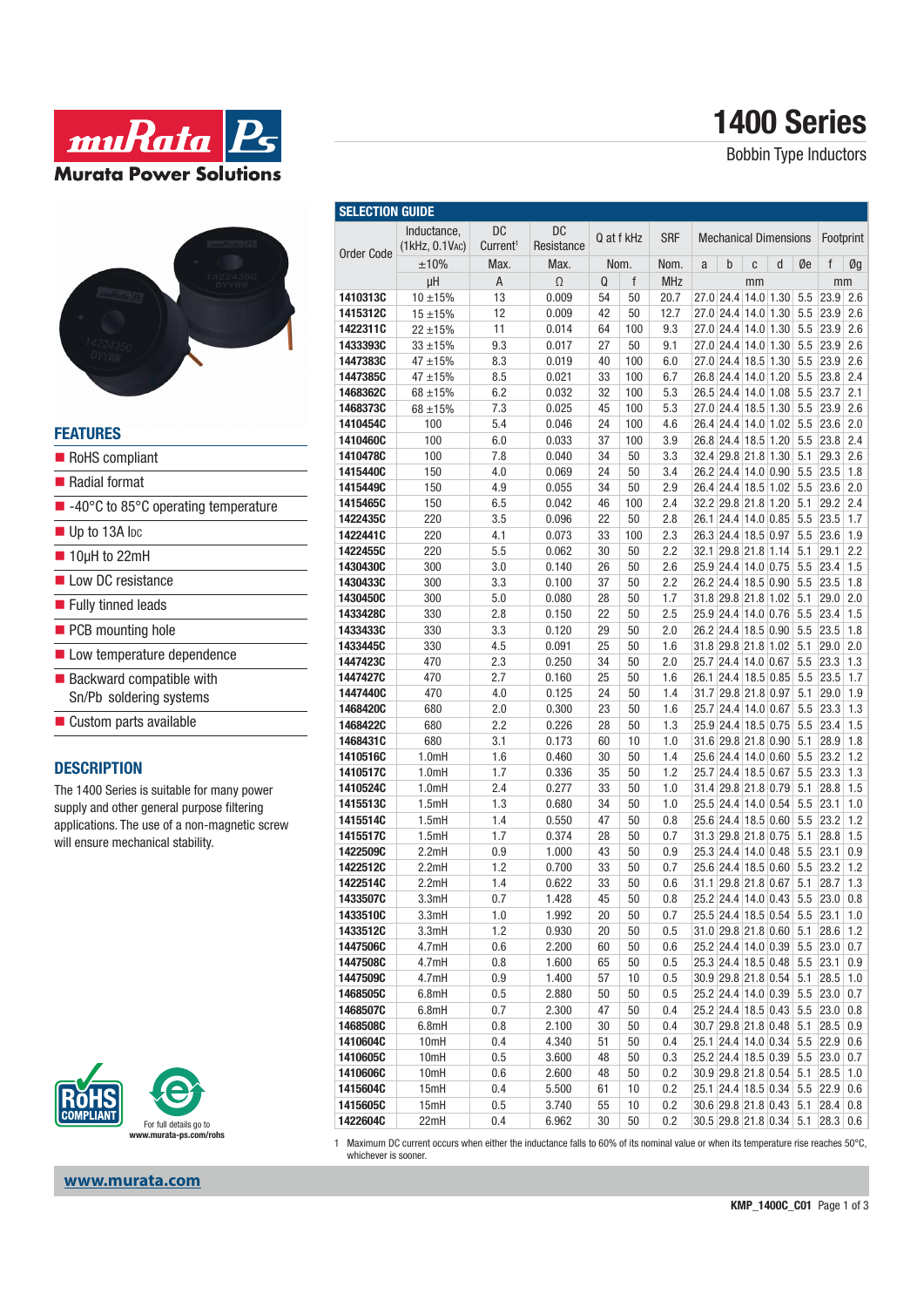### **muRata B** Murata Power Solutions

## **1400 Series**

Bobbin Type Inductors

| SOLDERING INFORMATION <sup>2</sup> |                      |
|------------------------------------|----------------------|
| Peak wave solder temperature       | 300°C for 10 seconds |
| Pin finish                         | Pure tin dip         |

| <b>ABSOLUTE MAXIMUM RATINGS</b>      |                                                      |
|--------------------------------------|------------------------------------------------------|
| Operating free air temperature range | -40°C to 85°C                                        |
| Storage temperature range            | -55 $\mathrm{^{\circ}C}$ to 125 $\mathrm{^{\circ}C}$ |

All specifications typical at  $T_{\text{A}}$ =25°C

2 For further information, please visit www.murata-ps.com/rohs

### **PACKAGE SPECIFICATIONS**